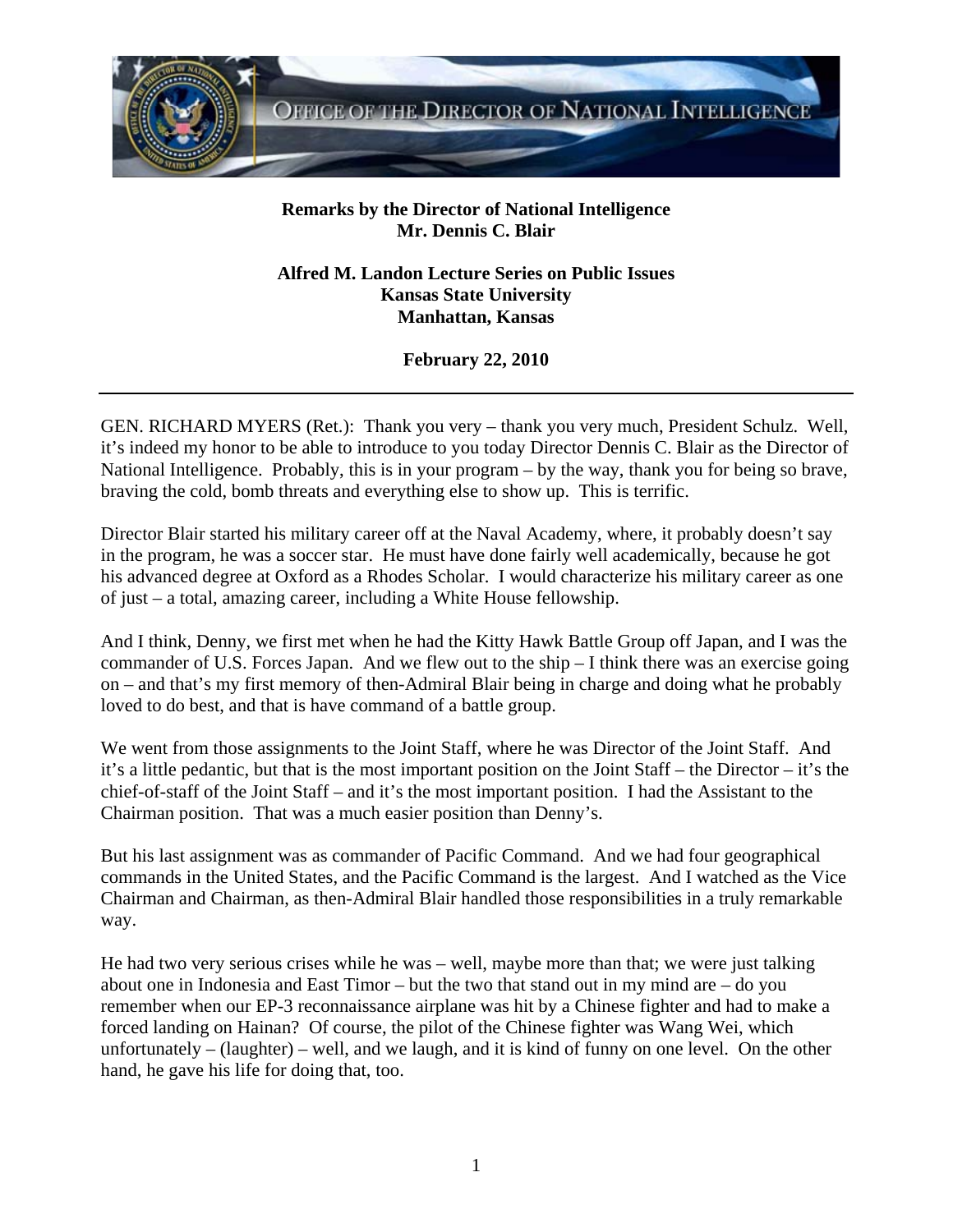But the crew and the pilot of that EP-3 were lucky to have survived it. And Admiral Blair was in the middle of this new Bush administration – this happened in April of 2001. So the Bush administration is still getting their feet on the ground, and the president of China – he was out of the country. So the crisis was not handled well on either end of his spectrum, and yet, it all turned out successfully in the end. And in my view of that, it's because of Admiral Blair's rock-solid integrity and his impeccable judgment.

He retired in 2002 from the military at the end of a 34-year career. And if that were the end of his public service, then I think we could all say America owes him a debt of gratitude. But there's more to come. So he and Diane were then doing a variety of things, and Diane was introduced – his wife of 40 years, I think, as I remember you told me, Denny. So she shared most of this wonderful career and life that, now, Director Blair has had. He was the president of the Institute for Defense Analyses, one of the premier think tanks that does a lot of analysis for the Department of Defense and others there in Washington, D.C.

He had the General Shalikashvili Chair of the National Bureau of Asian Research. He did some teaching. And probably not least important, they built their dream house in Pennsylvania, just far enough from Washington, D.C., where there is no possibility of a commute. (Laughter.) But America – so that would have been – we could have said, well done, faithful servant; but America wasn't done with Admiral Blair at that point.

So almost seven years after leaving the military and his command in Pacific Command, he was confirmed by the Senate and sworn in as President Obama's choice for the Director of National Intelligence, the third person that has held this position. As you probably know, the Office of the Director of National Intelligence was created after 9/11, and particularly after the 9/11 Commission report about the intelligence failures and fixes that they thought were required to bring all 16 elements of our U.S. national intelligence apparatus together.

This is a very daunting task. I don't know that there's anybody in government that has a bigger responsibility. All of us here in this auditorium – for that matter, all Americans and all of our allies – count and rely on Director Blair's leadership in this very, very important area to make sure we get it right. As he would tell you, the important thing that he has to ensure is that those that gather and analyze our intelligence do so in a timely, accurate, objective and relevant manner.

Just to sum it up, I think that Director Blair and his wife, Diane, epitomize the courage and the service and sacrifice that we only find in our most outstanding public servants. It's indeed an honor to introduce to you today the Director of the National Intelligence, my former colleague and my friend, Dennis C. Blair. (Applause.)

DIRECTOR DENNIS C. BLAIR: General Myers, thank you for that kind introduction. It is a great pleasure to have such a distinguished K-State grad as a former colleague and, as you heard, such a good friend. I'd done a little intelligence on this occasion, and I was told that bomb threats were primarily an exam-week phenomenon. (Laughter.) So I thought I was safe, but obviously, that wasn't very accurate either.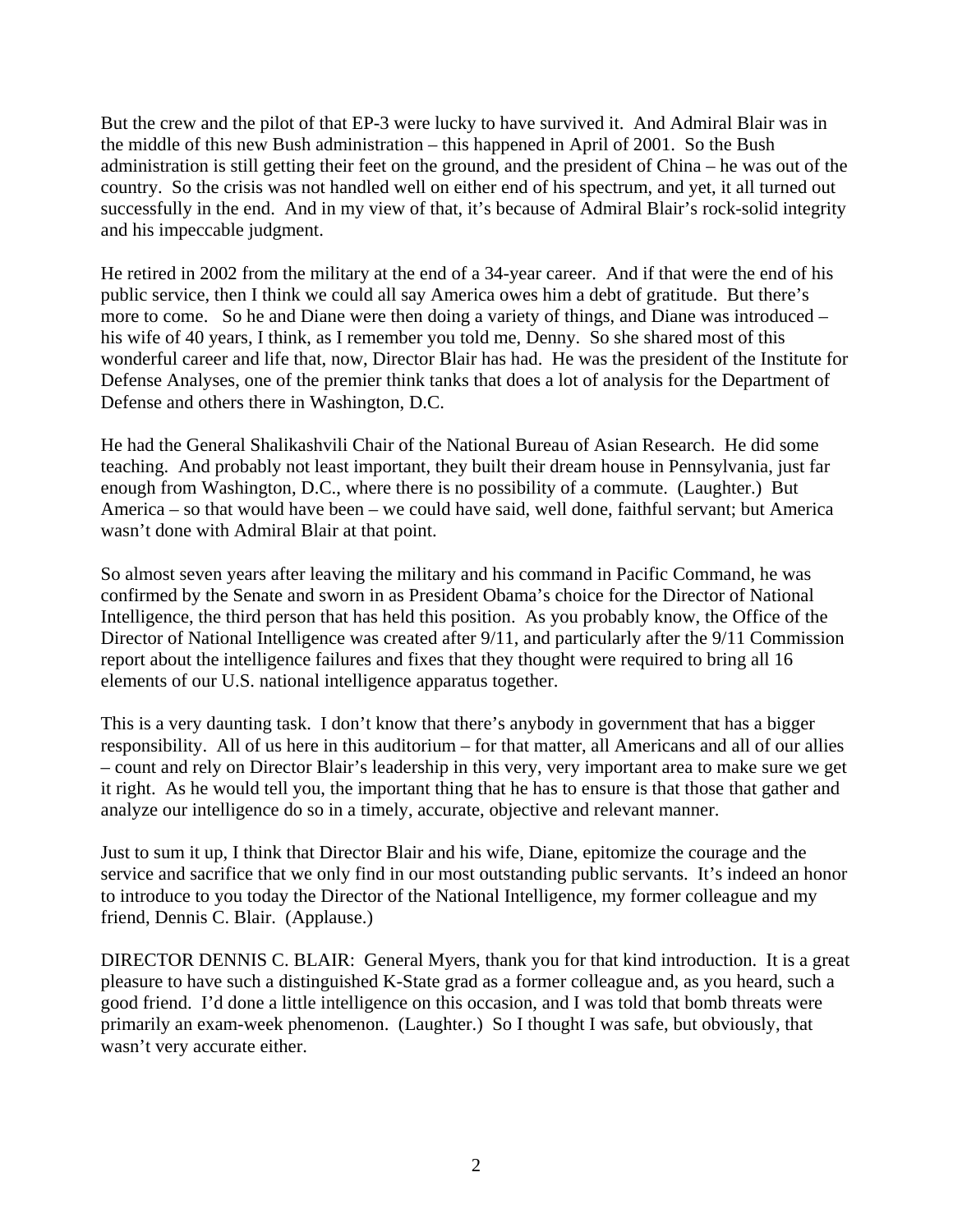But thanks very much to all of you for your flexibility in changing venues, and for sticking with it. I'll be signing class excuses to miss the rest of the afternoon, here, right after these remarks – (laughter) – for those doing it. But as someone who's spoken here before, General Myers knows the pressure I'm feeling right now, having to follow in the distinguished footsteps of such renowned public servants as Senator Bob Dole, Secretary of Defense Bob Gates.

I might add, these were native Kansans, who had an inherent advantage. I grew up as the son of a sailor, so Kansas is a little far from the coast for my normal run. But President Schulz, Dr. Reagan, thank you for this opportunity to get the word out about the good things that the U.S. Intelligence Community is doing now.

But back to General Myers. I think most of you know – and we heard in the introduction – that Dick is a fighter pilot, which means that even when he's on the ground, he likes to drive fast in his Corvette around northern Virginia. And you've probably seen him at the annual Harley Days football game, riding his bike around the Bill.

Well, he's also pretty well known in the D.C. area for riding that bike during the Rolling Thunder Run, which is when hundreds of thousands of bikers converge on our nation's capital on Memorial Day, and they ride together to show support for the efforts to find veterans who are still missing, from our past conflicts. When General Myers was Chairman of the Joint Chiefs of Staff, on those days, he always left his black SUV back home, would ride his Harley in, and rode around with those who were supporting the veterans.

Now, I'm not a biker myself, but I can appreciate the intelligence that General Myers gathered on the road. And I recently found a document in his own office that I swiftly declassified, just so I could share it with you. That's one of the things I do. (Laughter.)

It was called "Richard's Rules of the Road," and it contained a number of nuggets of wisdom distilled over the ages, such as, when you're riding in the lead, don't spit. (Laughter.) Well-trained reflexes are quicker than luck. There are those who have crashed, and those who will crash. If you really want to know what's happening, look at least five cars ahead. And never be ashamed to unlearn an old habit. So Dick, thank you for all the wisdom, and of course, for the friendship over many years.

It's wonderful to see other leaders here from many fields – academia, business, government – and I'd like to recognize a few other friends who are with us: Randy O'Boyle of the ICE Corporation, who worked with me in the Pacific Command and then headed the Air Force ROTC program here for several years; Dale Herspring, Dale – also there – a colleague, again, of many years, who invited me for my first visit here to Kansas State, in 2002. Dale is a very distinguished scholar of the Soviet Union and of Russia. We once took a trip together over to Russia. So again, great to be back, great to be back with friends.

I need to say a special welcome to those from the K-State ROTC program, from Fort Leavenworth, and all the soldiers here from the Big Red One at Fort Riley, and often, who are here by way of Iraq and Afghanistan. I believe the headquarters is actually in Iraq right now. So my background is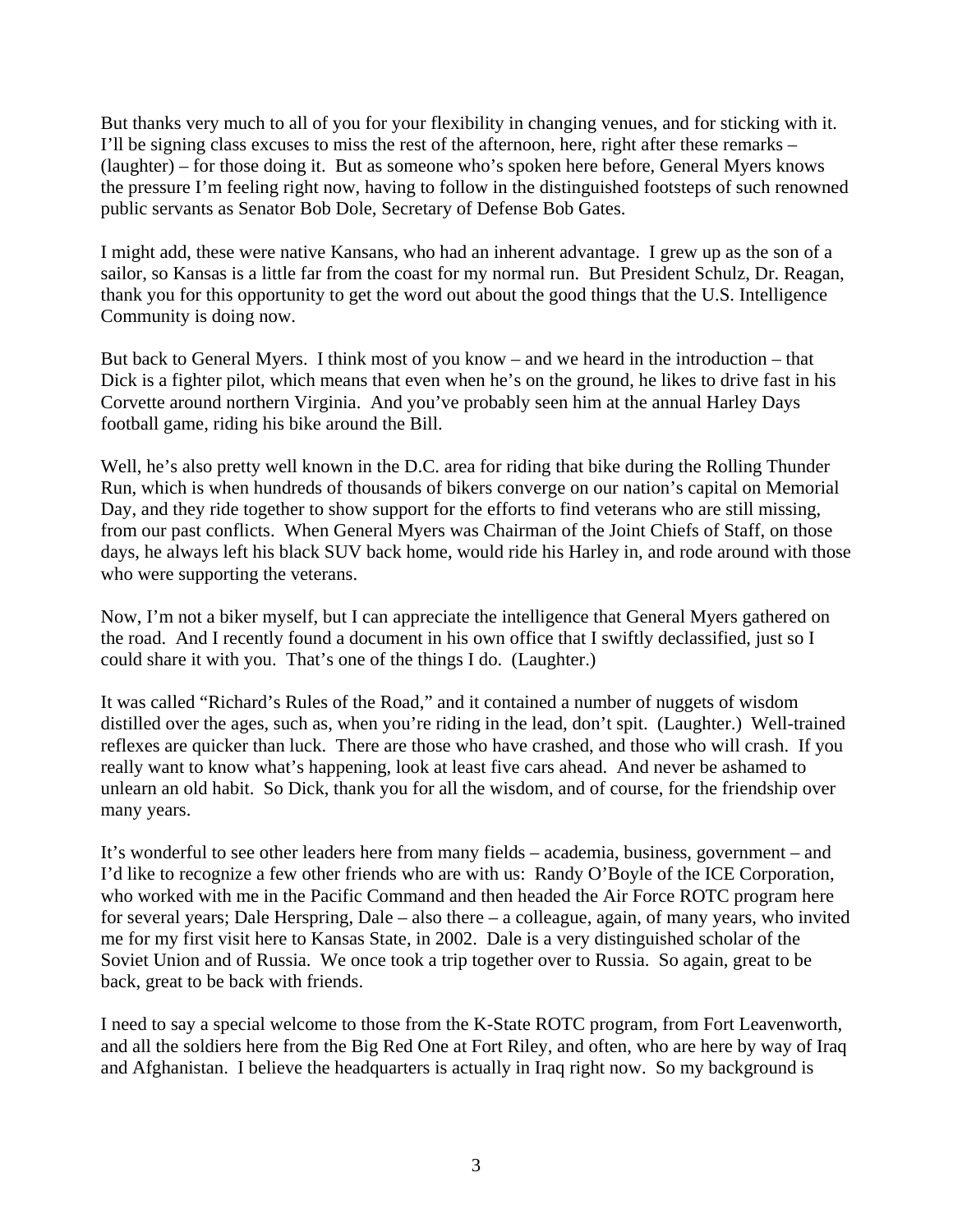Navy, but, with joint assignments, I have learned to speak a little Army: Hoo-ah. (Laughter.) And you honor us all with your presence; we thank all of you for coming. (Applause.)

And I understand that this sort of warm greeting is actually typical of the way our troops are supported in this area, day-in and day-out. Junction City and Manhattan have become famous for their hospitality and their care for the Big Red One – really, a remarkable relationship. And right here at K-State, I understand that there are partnerships between the sports teams and First [Infantry] Division units – with personal visits back and forth, to see what it's like to be in the other person's shoes, or cleats, or boots. And videos of the latest games that are sent out to the units when they're on deployment. The football team is partnered with the  $1<sup>st</sup>$  of the  $28<sup>th</sup>$  Infantry Black Lions, the baseball team with the  $2<sup>nd</sup>$  of the 16<sup>th</sup> Infantry Rangers, the women's basketball team with the 1<sup>st</sup> Sustainment Brigade, and the men's basketball team with the 1<sup>st</sup> of the 7<sup>th</sup> Field Artillery, 1<sup>st</sup> Lightning. This is the only place I've heard that has such a wonderful program – simply amazing and wonderful. And President Schulz, thank you, and we all appreciate it, who have served time in uniform.

So ladies and gentlemen, it really is a special privilege, as you can see, for me to be here at Kansas State University. I've been tremendously impressed by this institution – not just the beautiful limestone campus, your many Rhodes Scholars, your nationally ranked Security Studies program – but I'm really impressed by the breadth of what you do, this broad range of issues that you engage the life of the university. Grounded in Kansas, offering an outstanding education to young Kansans and other students from around this country and around the world, you're working on the big issues that face our country – both here at home and internationally.

Now, this afternoon, I'd like to talk about the Intelligence Community: who we are, what it is we do, and some of the issues that we're dealing with right now. And then, before leaving this room, I'd like to make a shameless pitch to some of you to come join us in the important work of intelligence.

First, a quick description of the Intelligence Community that I lead as the Director of National Intelligence – Intel 101.

As General Myers mentioned, we're 16 different agencies – mostly parts of other departments of our government, but one, the Central Intelligence Agency, independent. The CIA is responsible for human intelligence – recruiting spies – and also for taking the information collected by all the agencies to produce analyses for policymakers and for American officials in the field.

Four of the biggest agencies are in the Department of Defense – the National Security Agency, responsible for gathering communications intelligence – voice, video, data – from around the world; the National Geospatial Agency produces analyses, pictures taken by satellites and aircraft, stills and videos, and turns them into reports and maps; the Defense Intelligence Agency also produces all-source intelligence, primarily serving military officers, military officials and units in the field; the National Reconnaissance Office launches and operates the satellites that collect intelligence information from on orbit.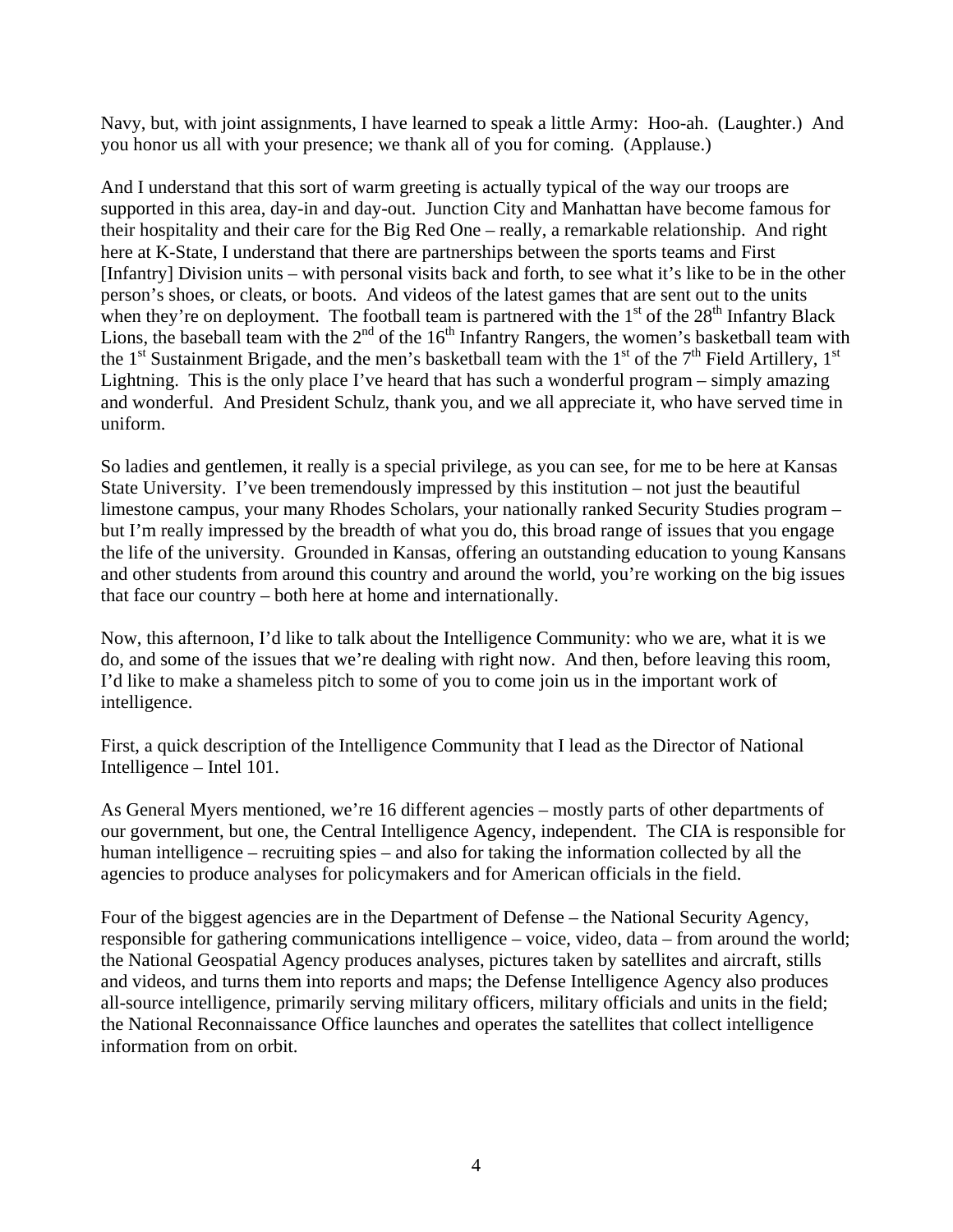Two organizations in the Intelligence Community focus on the United States: the FBI, responsible for gathering intelligence on threats within the United States, and the Intelligence and Analysis division of the Department of Homeland Security, which is also responsible for tracking threats in this country, and for working closely with state, local and tribal law enforcement organizations.

So that leaves [nine] other members of the community. They include the intelligence organizations from each of the five armed forces and from the State Department, a financial intelligence organization within the Department of the Treasury, a nuclear intelligence agency in the Department of Energy, and the intelligence arm of the Drug Enforcement Administration.

So just this simple description of the different parts of the Intelligence Community illustrates the complexity involved in bringing them together. And the key is to integrate these 16 organizations so that the amazing, different capabilities and skills that they bring are focused on the right missions and that they can work together. And that's really my job as the Director of National Intelligence.

The first step is to set the overall goals for the intelligence enterprise, and we've done that in our National Intelligence Strategy. There are four. The first is to enable wise national security policies. We do that by continually monitoring and assessing the international security environment, so that we can warn policymakers of the threats; we can also alert them to the opportunities.

We provide daily intelligence briefings to the President himself, and we're a member of the teams in Washington that work out policies on everything from North Korea and Iran through cybersecurity, climate change negotiations. And remember that our job isn't to decide these policies, but our job is to make sure that there's the best possible information so that those who do can make wise policies.

Now, our second goal is to support effective national security action, and that means delivering actionable intelligence to diplomats, military units, interagency organizations in the field, and to domestic law enforcement organizations. And this includes literally thousands of intelligence officers supporting our embassies in Kabul, in Baghdad, the Provincial Reconstruction Teams throughout Afghanistan and Iraq, and the military units that – right now – are driving the Taliban out of Helmand province.

Our third goal is to deliver balanced and improving capabilities so that the future intelligence community can be even more effective than today's. We need to make tough choices to invest in the right new satellites, supercomputers, information networks, surveillance aircraft and software programs, to make our intelligence officers even more capable in the next generation.

And our fourth strategic goal is to function as an integrated team.

Now, these four goals for the Intelligence Community seem fairly straightforward. Back during the Cold War, when our fundamental intelligence organization was put together, they probably would have been relevant.

What's changed?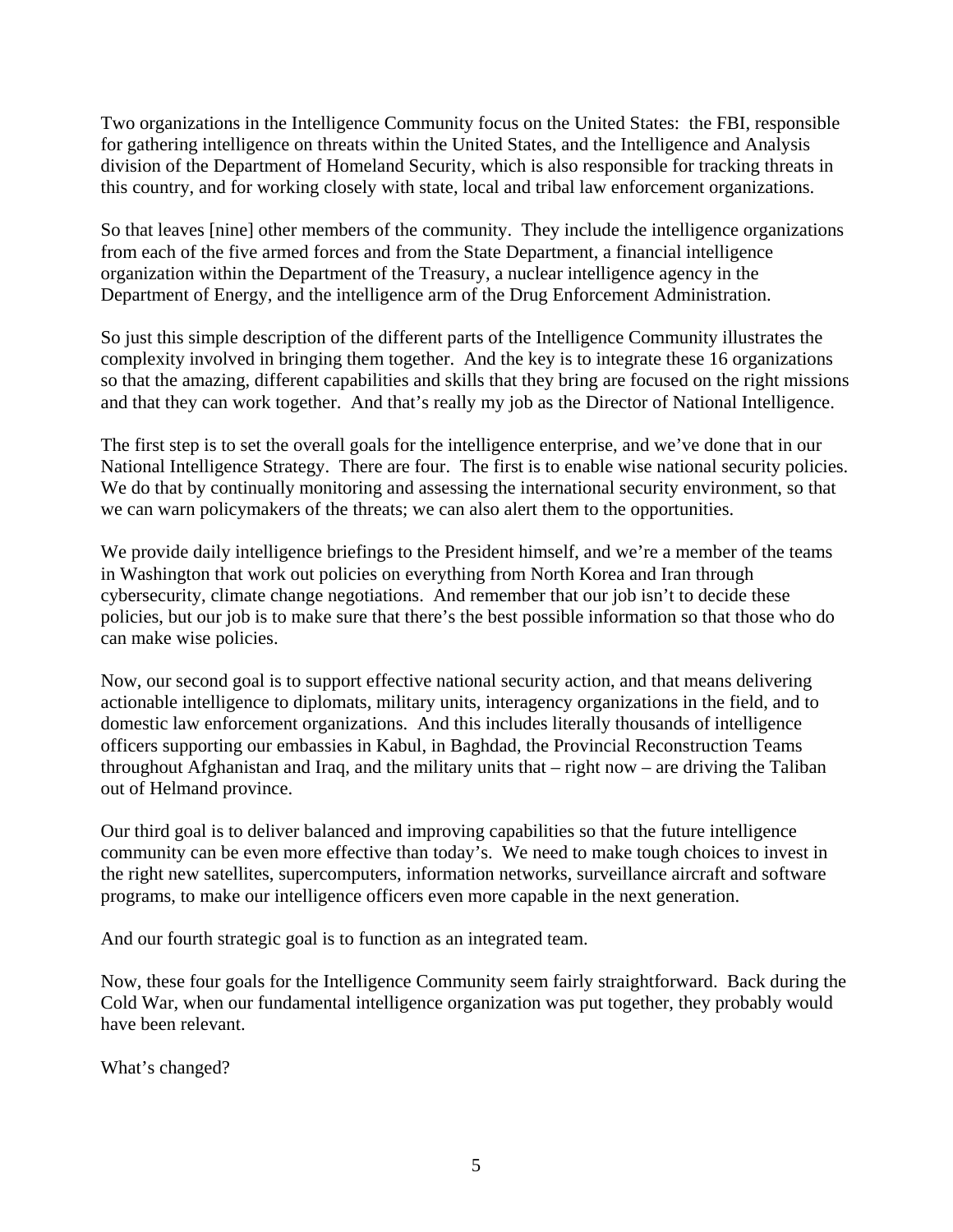Well, there have been three major seismic shifts since that time that have made a fundamental difference to the Intelligence Community. These hinge points have affected all of our national security organizations, but they've been especially important for intelligence. Let me take you back to the very first words even uttered in a Landon Lecture, in 1966, by Governor Alf Landon himself. He said, "We must face the challenges of new realities of international life today."

Twenty-three years after he spoke those words, there was a big new reality – the Berlin Wall came down. Before then, our intelligence mission was to steal secrets about the Soviet Union. We recruited spies and educated analysts to understand its leadership intentions, its military capabilities, its actions around the world. We trained thousands of Russian linguists. We dug long tunnels to tap the central phone exchange in East Berlin. We built a huge ship and disguised it as a manganese mining vessel just to pick up a single Soviet submarine on the floor of the Pacific Ocean.

When the Cold War ended, it affected our entire approach to intelligence. For example, in the 1980s, our primary focus in intelligence on Latin America was on what the Soviets were doing in Cuba and Nicaragua and Grenada. But now, after the Cold War, we have to understand the countries and trends in the region much more deeply in their own terms, as well as in terms of the threats and the opportunities they offer for the United States.

Let's look at just one country: Colombia. It matters because it's the primary source of cocaine coming into the United States. The Intelligence Community is expected to provide analyses of the drug organizations there, the government, armed forces, Colombia's relations to the region, social and economic trends. This intelligence is essential to solid American policies for Colombia. In addition, the United States has assisted and is still assisting Colombia to defeat the FARC organization. And intelligence plays a role there.

So although the end of the war lifted a huge threat from the United States – the threat from a global competitor that could destroy this country – it actually made the job of intelligence agencies much more complex, and in many ways, more difficult. We'd been set up to focus relentlessly on a single adversary over a long period of time. All of a sudden, we had to keep watch on the entire world in a much more detailed and dynamic way, uncovering threats to our national interests, being alert for opportunities to advance those interests.

For example, since the end of the Cold War, depending on how you count, the United States has been involved in about 15 major deployments of military force. Many of them have been to places that we would not have predicted in the 1980s – Bosnia, East Timor, Iraq, Panama. And for all these military engagements, and for many more areas in which there are crises and tensions, but which we did not take military action, the Intelligence Community has been called on to understand the society, the issues, the country, the region, as presidents and their advisers have made decisions about whether we should use military force, diplomatic tools, economic tools.

And then once a decision is made that the United States will act, then the Intelligence Community was called on for very fine-grained, detailed intelligence important for the work of diplomats, international development workers, and soldiers – to bring crises to an end, to stabilize troubled societies, and to establish longer-term arrangements to put those countries on their feet.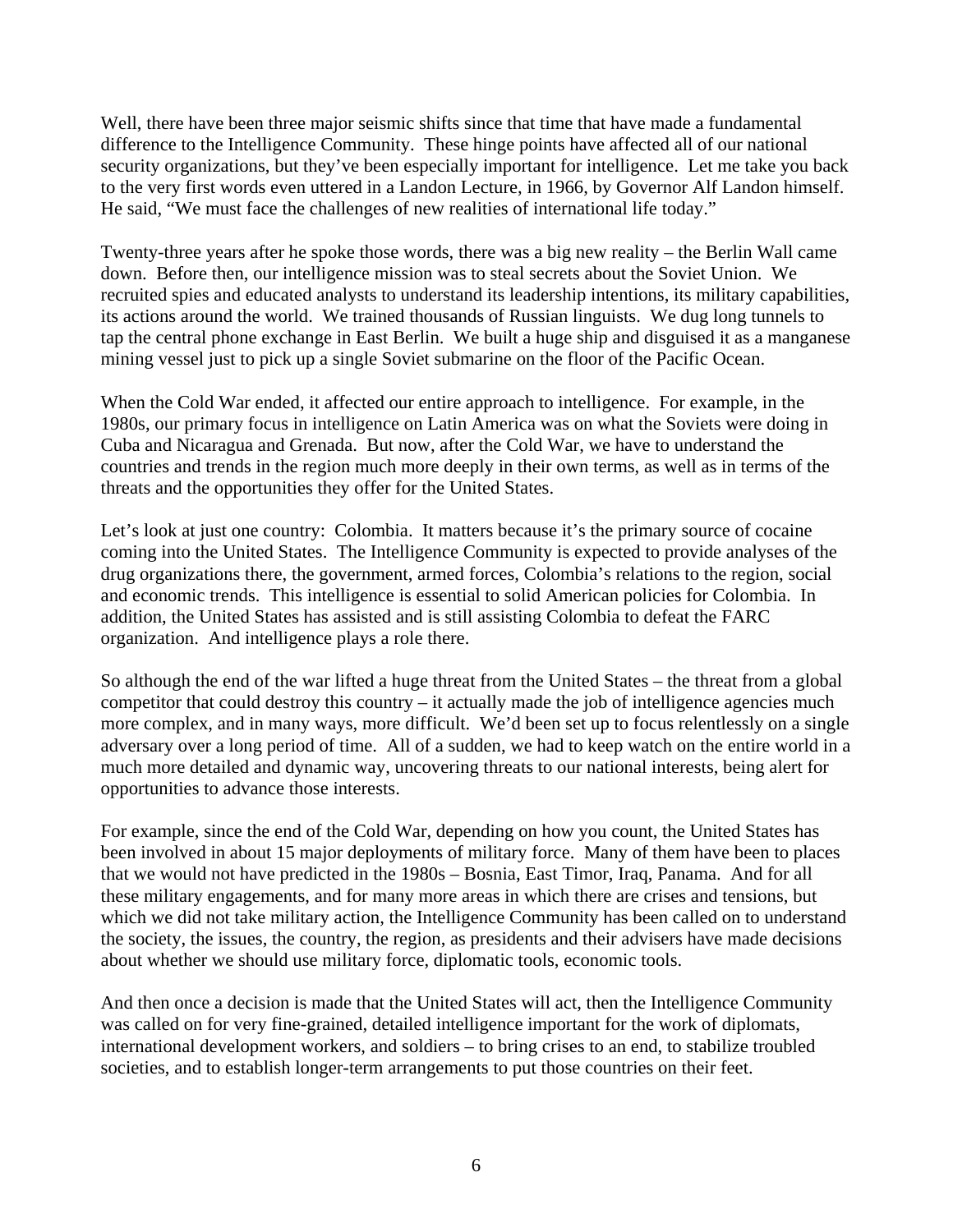The second hinge point, turning about the same time that the Cold War was ending, has been the information revolution.

In the 1980s, the first information networks began to be deployed in a serious way. Now, it's not surprising that an information revolution would shake the business of intelligence to its very core. After all, intelligence is about information – collecting it, sharing it, using it.

Networks changed our access to information and they changed our access to one another. And they totally changed how we do business – building and using data sources, sending e-mails, sharing audio and video files – so that we can work collaboratively and quicker, and so that we can leverage virtual teams of intelligence officers linked together around the world.

Like most catchphrases, the term "connect the dots" is overused, often misused; but it has a large grain of truth. And there are so many data sources, some of them that intelligence agencies themselves maintain, like our files of satellite imagery, which go back decades. Some of them are available in the public domain, like research papers on societies in faraway countries. And the challenge is to find the right information, to understand its validity, and to put it in context, and to get that done in time for a policymaker in Washington or an officer in the field to be able to use it.

We use many of the tools that are familiar to you at K-State. We have an A-Space, or Analytic-Space, where communities of interest are formed by analysts from different agencies who follow a particular issue and can post information and ideas. It's like MySpace or Facebook. We use Web sites that look very much like what you probably use to keep up with your particular fields of interest, RSS feeds coming in with new information on the subject, hyperlinked access to previous work that had been done on that subject.

But unlike the open academic world, we in the Intelligence Community have some constraints on working together collaboratively, sharing information. The more we link our intelligence data sources together, the more they become vulnerable. One enemy spy inside the community can do much more damage than one could years ago. One hostile intelligence penetration of one of our networks can extract huge amounts of valuable information. So while we take advantage of all of the tools of the information revolution, we have to build security features on our data sources and on our connections. And these are expensive; they slow us down some.

So the information revolution is giving us better tools to do our job. As important, because the information revolution has spread around the world, it's fundamentally affecting our collection of intelligence, as well as our sharing and analysis. Increasingly, the information that we want, in order to find out what others are thinking and what they're doing, is stored and shared in their networks.

And so that's where we go to get it. Foreign governments communicate on networks. Terrorist organizations like al-Qaida use the Internet to put out their messages. Drug traffickers have to communicate to send their shipments and receive their payments. Organizations that we're very much interested in store their information electronically, not in paper and file cabinets.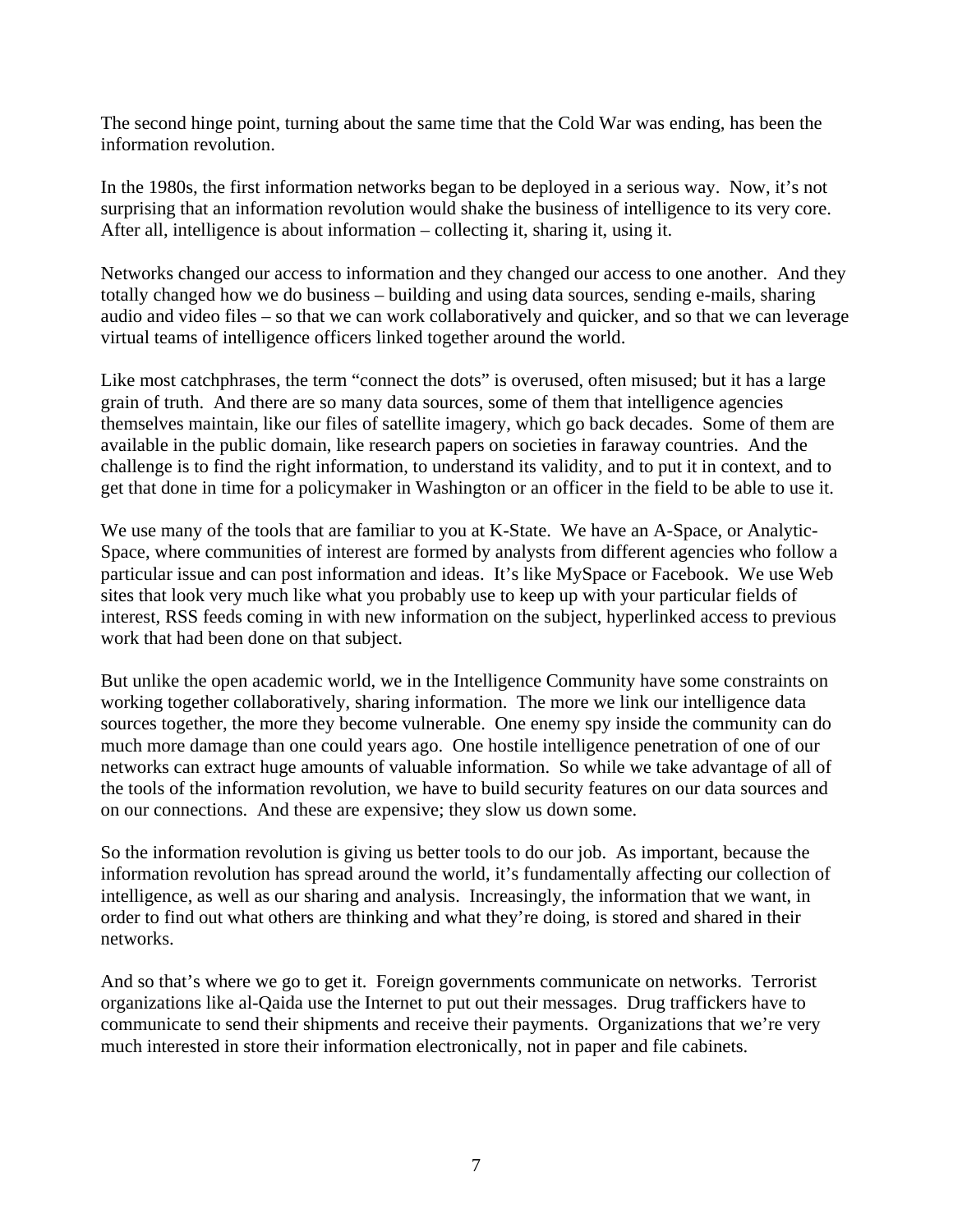So one of the real major growth areas in the business of gathering intelligence is penetrating foreign networks, bringing that information back to analysts to write the reports, to inform our policymakers and action officers. In this area, I can't give you many specific examples, since they're classified; but it's not difficult to imagine the value of being able to read the e-mails of some foreigner who's involved in a plot against the United States.

Now, the third hinge point of American intelligence was 9/11, and its effect on us has been profound.

As the 9/11 Commission stated, it exposed these internal barriers to sharing that prevented the Intelligence Community from understanding that threat that was forming against us in the months leading up to that attack. Our enemies were seamless; we were compartmented.

There were pieces of intelligence that were held by agencies that weren't shared, weren't analyzed to warn of the attack so that we could stop it. The difficulties of sharing between agencies that were focused on foreign intelligence on the one hand and those that were focused on law enforcement and domestic security on the other hand were laid bare by that incident.

In addition, we discovered, as a nation, that our Armed Forces didn't defend us against every threat, that our nuclear weapons did not deter every enemy from attacking us. It was those 9/11 attacks and the investigations after them that led to legislation in 2004 that reorganized the Intelligence Community in fundamental ways. The position of Director of National Intelligence was established at that time, in order to bring together a more integrated and agile intelligence community and to address these new threats that were emerging.

For the first time, domestic law enforcement and security organizations – the FBI, the new Department of Homeland Security – were included in the Intelligence Community so that we understood threats across these traditional boundaries. And new organizations within the community – such as the National Counterterrorism Center, the National Counterproliferation Center – were established to focus different agencies on cross-cutting missions that all needed to work together to solve.

So here we are, 20 years since the end of the Cold War, well into the information revolution, eight years since 9/11, five years since the Director of National Intelligence was established. How's it going? Are we really as integrated and agile as we need to be? Are we on top of developments in China, Iran, Afghanistan, as well as al-Qaida, the Sinaloa drug cartel, global warming? Can we both enable wise policies in these areas and support effective action?

My answer to you, after a little over a year on the job, is that we're doing well, but that we're not satisfied and we still have to continue to evolve and improve.

Let me start with the subject of integration of the community, the sharing of information and teamwork. Overall, we're more unified as a community than we were five years ago. We do a better job of sharing intelligence and building mission teams, to work on problems that we need the different skills of different agencies to solve.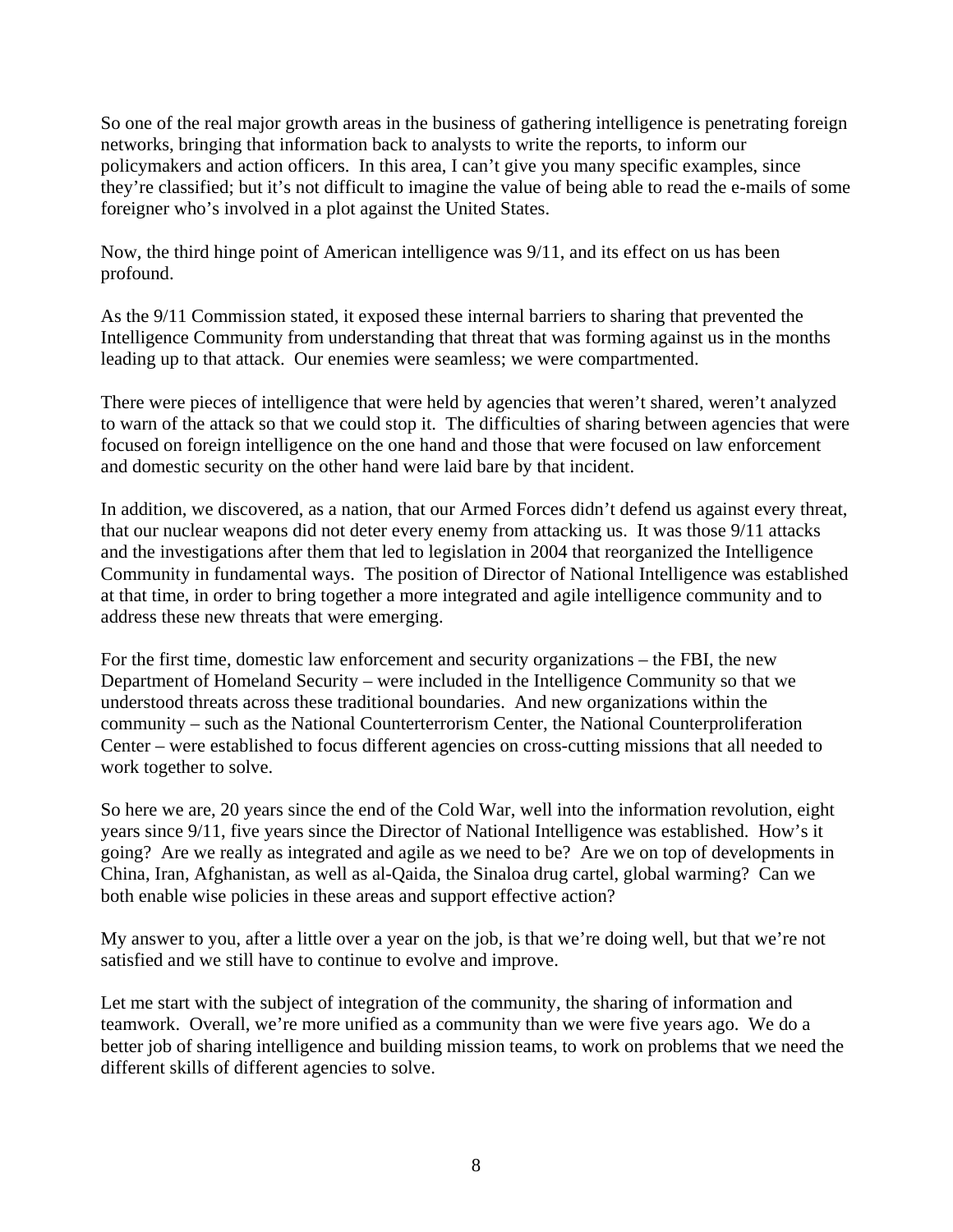As General Myers knows probably better than anybody, the Armed Forces went through something similar, starting in 1986 with the Goldwater-Nichols Act. This legislation told the Armed Forces to work together as a joint team. It really took decades after that legislation to overcome all the negative aspects of inter-service rivalry among the Army, Navy, Air Force and Marine Corps.

I remember very clearly when that move happened. I'd been in a Navy uniform for about 18 years, and like most of my contemporaries, I was not very enthusiastic about joint operations with other services. I figured there was an obvious solution to inter-service problems: Just bring the other services up to Navy standards and we'd be fine. (Laughter.) But I have to tell you I was wrong. The Armed Forces are much more effective now because they're working together than they were when they were fighting separately – mostly over who was in charge rather than against the common enemy.

I see this same progress in the Intelligence Community. Like the Armed Forces, we've made it a requirement that an intelligence officer serve for a time outside of his or her parent agency in order to reach a high position within the Intelligence Community. And every day, I see the effects of this widening of perspective of our senior leadership as it serves around the community.

And while there are still instances in which intelligence is not shared with other agencies, they're fewer than before. They're more the exception than they are the rule. So as "Richard's Rules of the Road" reminded us, never be ashamed to unlearn an old habit. This primary lesson for the Intelligence Community out of 9/11 was that we needed to share information.

Our preliminary investigation of the unsuccessful bombing over Detroit on Christmas Day of a Northwest Airlines flight did not find that information was being held. In fact, it was being shared. The National Counterterrorism Center has access to over 50 different intelligence data sources. The problem was that we were unable to put these different pieces of information together in time to be able to issue warning to stop the threat. And we're working on that problem. So that's integration.

What about the agility of the defense – of the Intelligence Community? Are we able to flex our resources as new threats and priorities arise and as world events ebb and flow? I believe we can. Perhaps we can't quite look five cars out ahead in the road, the way "Richard's Rules of the Road" would have us do. But we are looking ahead more than one or two. And we're adjusting to what it is we see.

Last year, when the swine flu epidemic was a frightening threat that we didn't understand well, the Intelligence Community mobilized to gather the best information available on it. We found experts to make sense of it. We provided solid assessments to national decision-makers on the potential extent of the epidemic under various conditions.

Although we did not keep Umar Farouk Abdulmutallab off the flight into Detroit on Christmas Day, last year we stopped Mr. Najibullah Zazi from an alleged plan for an attack in New York City. We arrested David Headley, who was involved in planning attacks on our friends and allies. And we arrested several other Americans inspired by radical ideologies who were planning to blow up public buildings right here in the United States.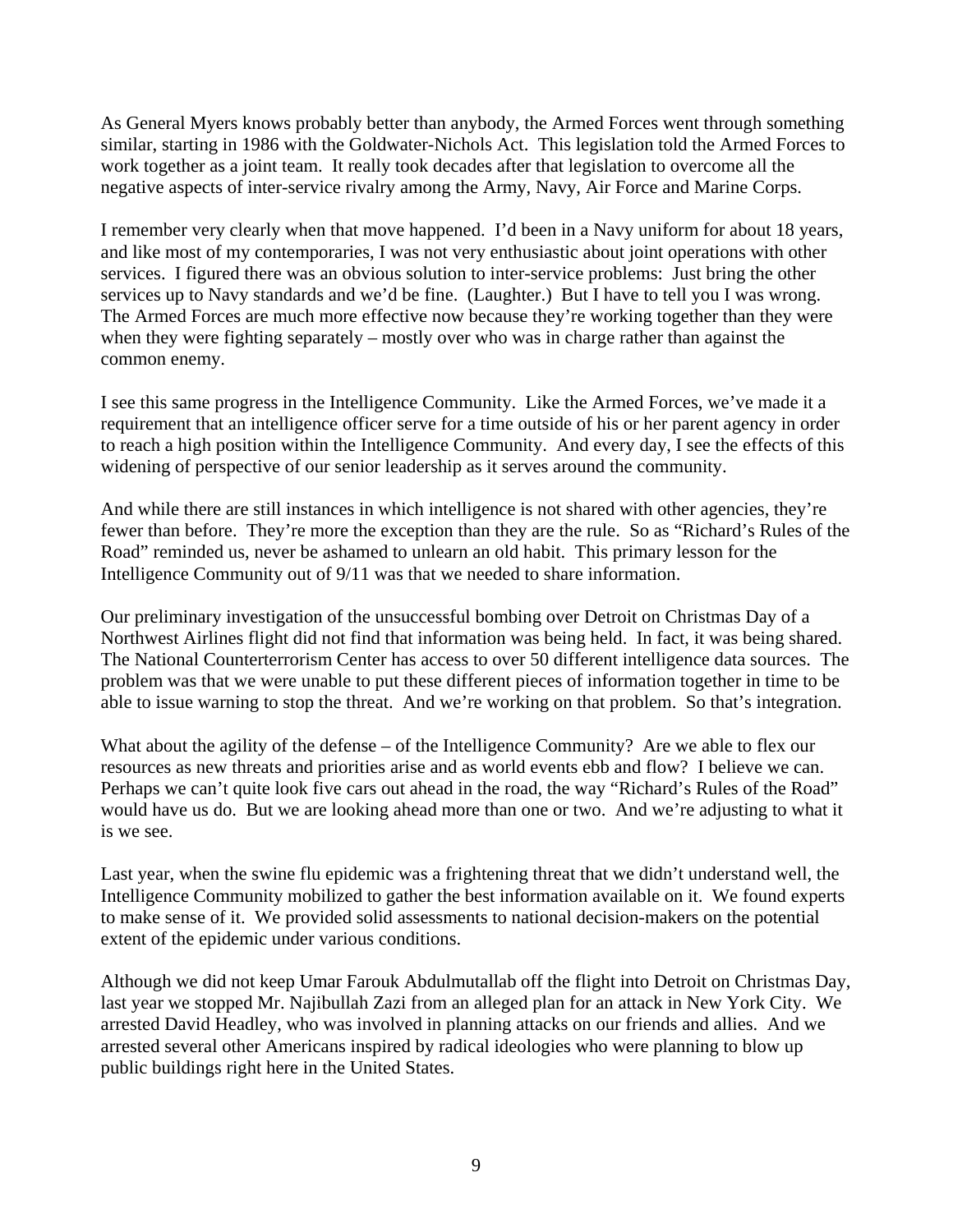Last September, months of painstaking work by the Intelligence Community led to the announcement by our President, flanked by the Prime Minister of the United Kingdom and the President of France, that the Iranians had been constructing a secret centrifuge facility to enrich uranium, and that they had been concealing it from the International Atomic Energy Agency.

And these are a few of the examples of the excellent work being done – intelligence work on new areas. But I can assure you that none of us believes we can rest on our laurels. There is much work to be done. So let me turn to the future and tell you about the priorities for the Intelligence Community – what it is we're working on as we look forward.

Some of our missions remain traditional – exactly what you'd expect – espionage-related intelligence, assessing the intentions and the capabilities of other nation-states. Even though the Cold War is over, we still need to know a lot about Russia, with its nuclear weapons, its new European security proposal, its vast energy reserves. We need to understand if it will work with us on common challenges like countering proliferation or violent extremism.

We also are working to learn a lot more about China, with its impressive economic success, its growing armed forces, its rising international profile. But Beijing is also our partner for dealing with such challenges as North Korea and Iran. I understand there are quite a few Chinese students here at K-State and that's excellent.

We need to have more Chinese and Americans understanding one another based on firsthand knowledge. It's going to be interesting when the Chinese students take their Wildcat traditions back to China. Can you imagine 1.3 billion people dancing around to "The Wabash Cannonball?" (Laughter.)

Now, Russia and China are not the enemies they were in the past. There are many areas, including intelligence, in which we cooperate. But we still need to know what they think and say about us in secret.

Of course, we're learning more every day about Iran and North Korea. These two countries in particular threaten regions where we have both allies and vital interests. We're learning every single thing we can about non-state groups that are powerful, international and threaten Americans and our way of life. I'm talking about al-Qaida, its affiliates, and the groups that are inspired by it; but I'm also talking about drug trafficking organizations, organized cyber criminals, nuclear proliferators – those who try to sell the knowledge of the hardware necessary to make weapons of mass destruction.

We're exploring the mega-trends that affect American interests: globalization, the freer flow of people and technology around the world, economic threats to international exports like beef, pork, corn and wheat from right here in the center of the United States. We're staying abreast of international trade, the rules of the road that are being established by international organizations that deal with trade.

We have people who are setting implications of climate change. We need to be able to support humanitarian relief operations, such as those that are going on in Haiti right now – where imagery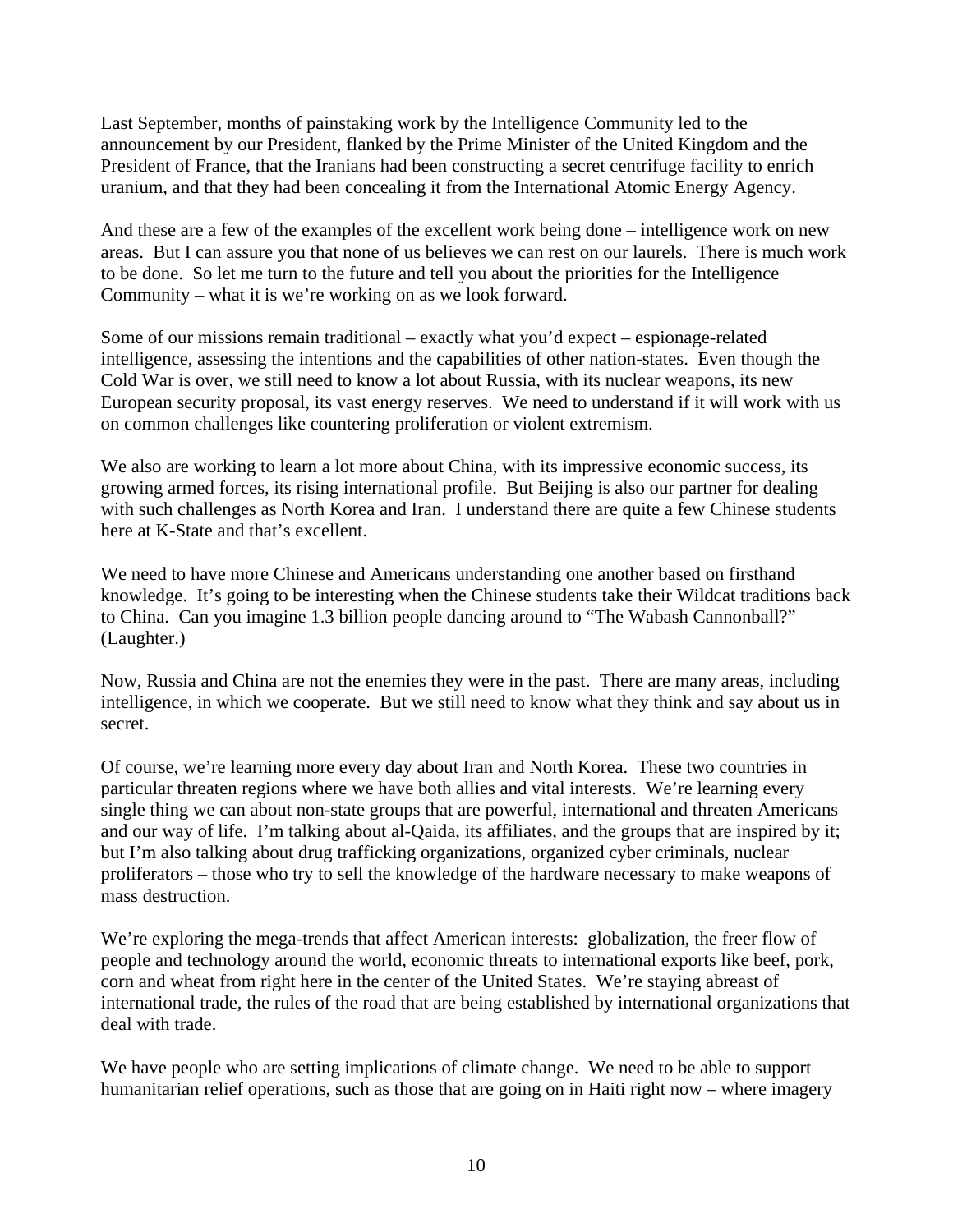from the National Geospatial-Intelligence Agency is showing exactly where problems are located and where help is needed in that country.

We track international oil and gas developments. They can and do affect U.S. supplies and business, and have profound geo-political effects. We're working hard to stay current with technology trends in areas like information technology, biotechnology. These are two-edged swords, and we need to make sure that we use the edge of the sword that helps us, that benefits the country, and that we minimize the danger that the other side of the sword will hurt us.

Right now in both those areas – in both cyber technology and in biotechnology – the defenders have a much tougher job than the attackers. You have to spend more and work harder to enjoy the benefits of the Iinternet and biotechnology, without being vulnerable to those who could use them against us. And this is an area where threats could affect a typical K-State student or professor or resident of Manhattan or Junction City even more than what we think of as traditional terrorist attacks with bombs.

Nobody here wants to be the victim of some cyber or banking or ID theft. Nobody wants to have to worry about biological warfare, strikes against critical infrastructure such as power grids, the oil and gas industries or food crises. Heck, it was bad enough in Washington with the recent snowstorms. People panicked when they'd run out of chips and beer for the Super Bowl. (Laughter.) You could imagine what a real threat would have been like.

And I know here we have the National Bio and Agro-Defense Facility, which is on its way to Manhattan. And despite the risks that have to be managed with something like that, that you as a community have embraced it. You understand that it's needed. And with the history and experience here, including the exceptional Biosecurity Research Institute right here at K-State, which already assists the Intelligence Community on bio-forensics, this is clearly the right community to host it. And I just want to say that I believe you're doing the country a great service by taking that on. As a reward, we'll send the money, but keep the bureaucrats in Washington. (Laughter.)

Now, the real challenge of all of these subjects that I've sort of reeled off is to understand the different types of interactions – nation-states, international organizations, sub-national organizations, mega-trends – how all these play out and will throw out crises, threats and opportunities for the United States to advance its interests. And they interact in interesting ways that make a big difference.

For example, in Mexico, drug trafficking organizations are a threat. They can be even more of a threat if they're linked to violent extremists or computer criminals. But they're also an opportunity – one for unprecedented cooperation between the United States and Mexico. International cyber crime is a threat, but it also represents an opportunity for cooperation, both with the private sector here in this country, and with many governments in Europe and the Far East that share our goals of having an Internet that's used for legal purposes.

At the technological level, we can also take the view that what's happened since 9/11 has been both a challenge and an opportunity. On the challenge side, al-Qaida uses globalized communications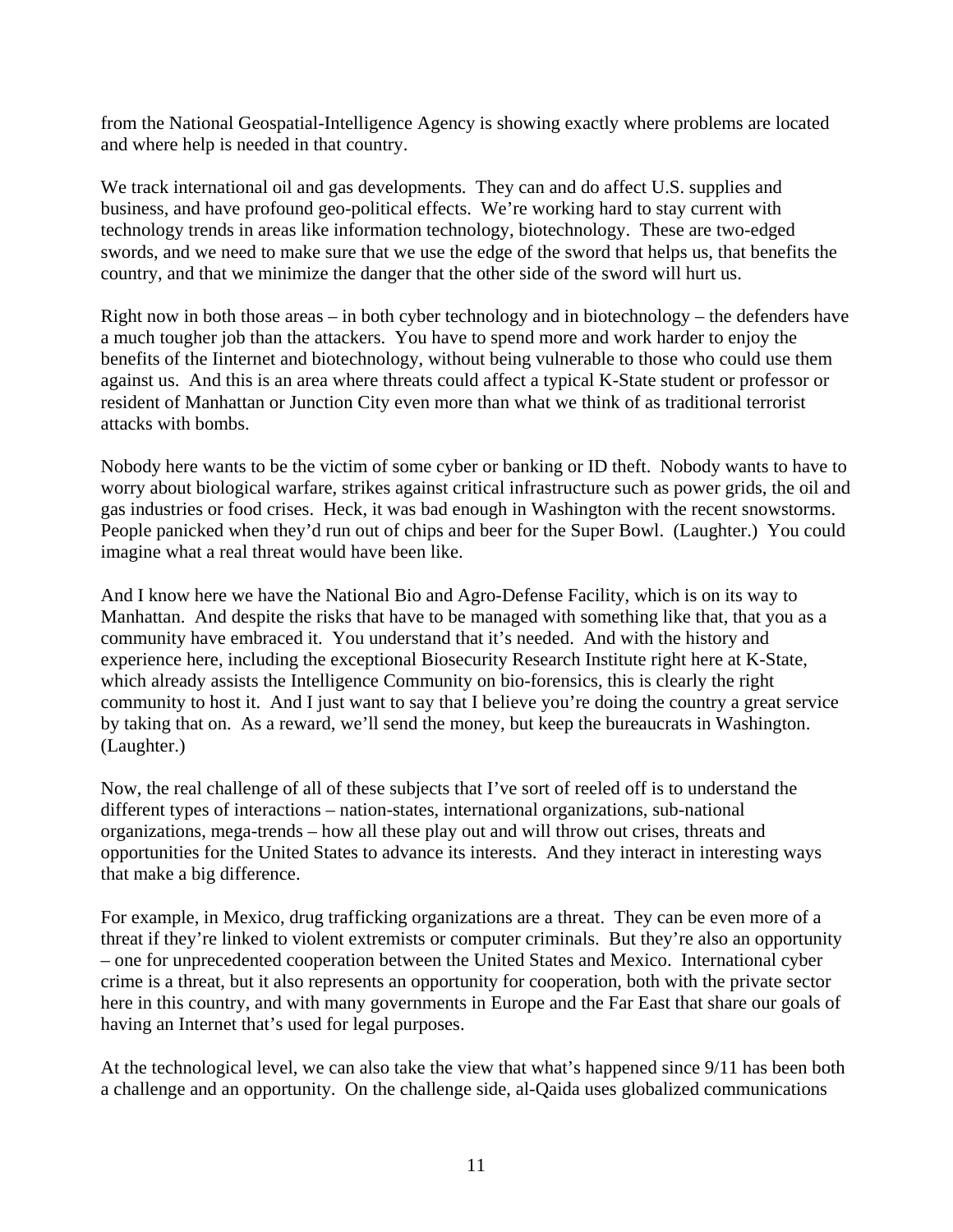very effectively – not just for propaganda, but also for recruitment, logistics, moving money and internal communications. And it's been helped by the spread of technology in areas like explosives and reconnaissance.

And related to that, the mega-trend of global media plays a very important role. Now, more than ever, one person causing a relatively small number of casualties, but in spectacular fashion, can have a huge impact on our country and the world. One man with dud explosives in his shoes in December 2001 changed airport security around the world, so now we have to take all our shoes off. And it helped the sock industry take off in terms of profits. (Laughter.)

But technology helps us, too. We can connect the dots like never before. Once we get a lead, we can quickly scour many data repositories for more clues. But as we learned on Northwest 253 over Detroit on Christmas Day, we still need to do that better. We need to make it easier to seamlessly search disparate data sources maintained by different agencies for different purposes. And we're working on that.

Let me turn to some concerns that I have for the future as we pursue these difficult and complex issues. One major concern is that the measure of success for the Intelligence Community in countering violent extremists has become nothing less than perfection. We are expected to find and to stop every plot before it proceeds.

Let's look at the reality of this. Perfection is an impossible target, given that the United States is the prime engine of globalization. In 2008, for example, we had 50 million legal foreign visitors who came here for many reasons, including to attend some of the world's best universities. Many foreign students came here to Kansas State. That's good for both the United States and for their home countries.

How much should we be expected to know about every person who seeks to enter our borders? What's the threshold? What's right? What's too much? What's fair for us to investigate?

And second, when it comes to Americans, a free society where we enjoy civil liberties and our citizens expect privacy, that kind of a society does run some risks.

We can eliminate risks with a government that has the right to gather unlimited information on all its citizens and turn that information over to intelligence services. But we do not want to live like that. Where do we want to draw the line between security, on the one hand, and personal freedoms on the other hand?

And here are some realities of terrorism when you strip out the fear and use some good old Kansas common sense: Last year, we had just over 14,000 homicides in this country. Do you know how many people were killed on U.S. soil whose deaths were tied in any way to international, violent extremist groups? Fourteen. And that number falls to zero if you're looking at those perpetrated directly by foreign extremists.

Success or failure shouldn't only be measured in lives lost. It also should be measured in lives saved. But that's probably harder to do than anything. And even one death caused by a violent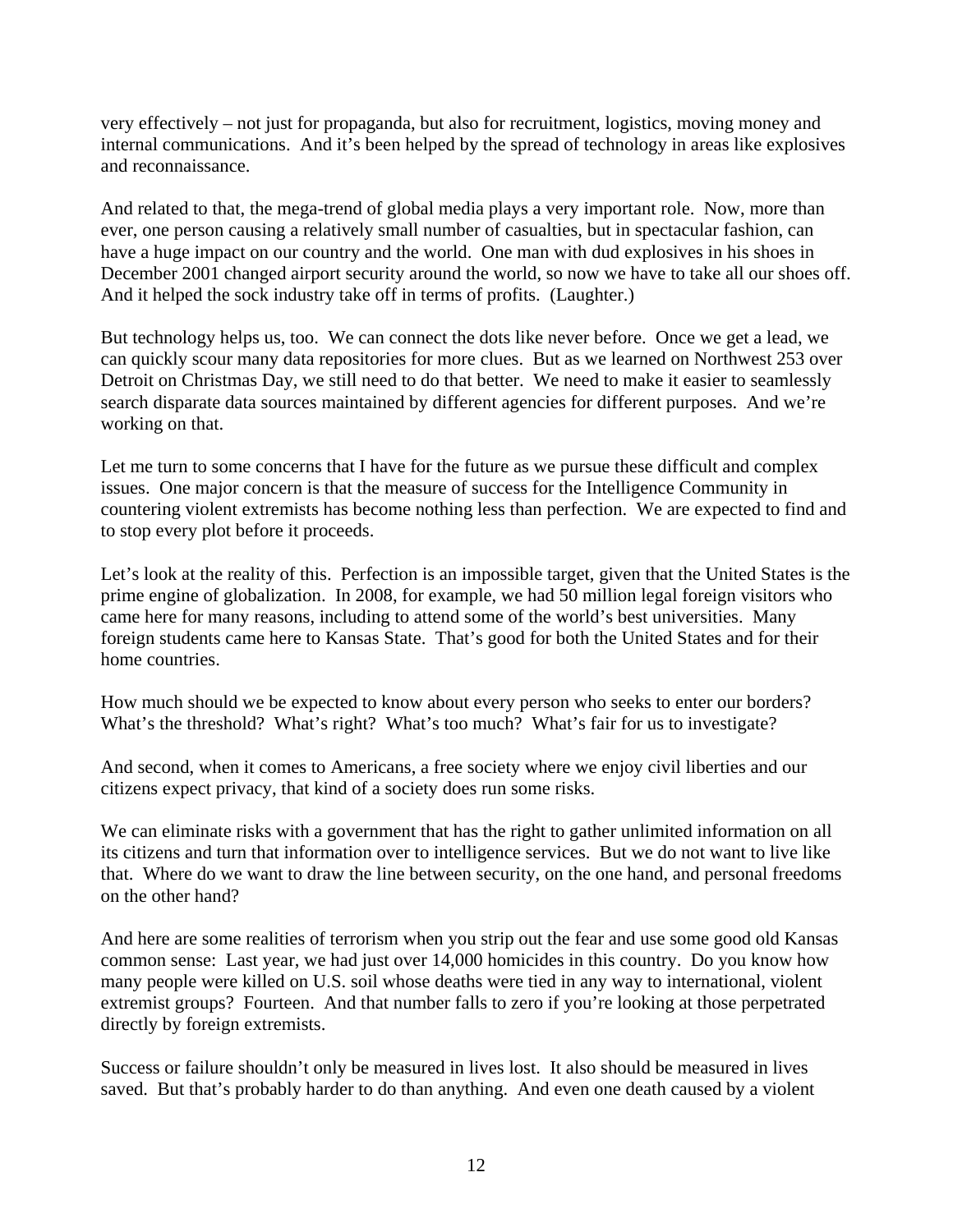extremist strikes right at the core of a free people. It's a violation of the highest order. It can't be treated solely as a number. When someone breaks into your house, it's not what he stole that matters the most; it's your sense of security.

So the standard for success in countering violent extremism has to be incredibly high, because the stakes are incredibly high. And I will tell you that no one is harder on us than ourselves about the times that we fall short. But I cannot promise you that the Intelligence Community will be able to discover and to stop every attack by a violent extremist group like al-Qaida.

But as a country, we cannot allow a successful attack to damage our resolve or to diminish our way of life. If that happens, then the violent extremists win. Remember again, General Myers' rules of the road: "There are those who have crashed and those who will crash." What we do with the one we survive is to learn from it, so it doesn't happen again. And then we get back on the bike.

Now, a related concern I have is to increase the openness of our work in the Intelligence Community without giving away secrets. It's part of the reason that I'm here giving this talk at K-State. I want to take some of the mystery and some of the menace out of the Intelligence Community. The American people should all feel as proud as I do about the work that we accomplish. And they should be reassured that we do it while respecting all the liberties and the civil protections and the privacies that Americans have under the Constitution, and that we act in accordance with American values in everything that we do.

I truly believe that the more open we are in the Intelligence Community, the easier it is ultimately for us to do our jobs, because then it becomes more apparent that we're providing safety, not trying to deceive fellow Americans – that we're maintaining the moral high ground, and that we're doing our jobs under the law, without invading the privacy or infringing the civil liberties of Americans.

We're primarily focused on foreign threats, though of course we have to worry about it when they have connections with those who threaten this country from within.

Of all the secrets that exist, there are countless ones that we don't intrude on – like how the TV series "Lost" is going to end. (Laughter.) And even though it's a mystery, we don't need to find out who Willie the Wildcat really is. Now, you may think that guy in the Jayhawk costume is a different story. (Laughter.) But we exist to protect him too. Unless he's a terrorist, of course. (Laughter.) Which we believe he is. (Laughter.)

So our world is a world of secrets, but it need not be a world of mystery. Our people join for patriotic motives. Their jobs are about protecting the lives, the freedom, the security of Americans. I want them to be proud of what they do; and I want you, the American public, to be proud of them too. Because we believe that if the public understands a little bit more about what we do and why we do it, we'll be a stronger, safer nation for it.

Yes, we interrogate those whom we detain because we suspect that they have conducted on attacks on the United States, or are planning attacks. No, we don't torture them. But we are investigating new ways to interrogate them consistent with our national values. Maybe we should have Coach Frank Martin go into a room and stare at them for a while. (Laughter.) I understand that's pretty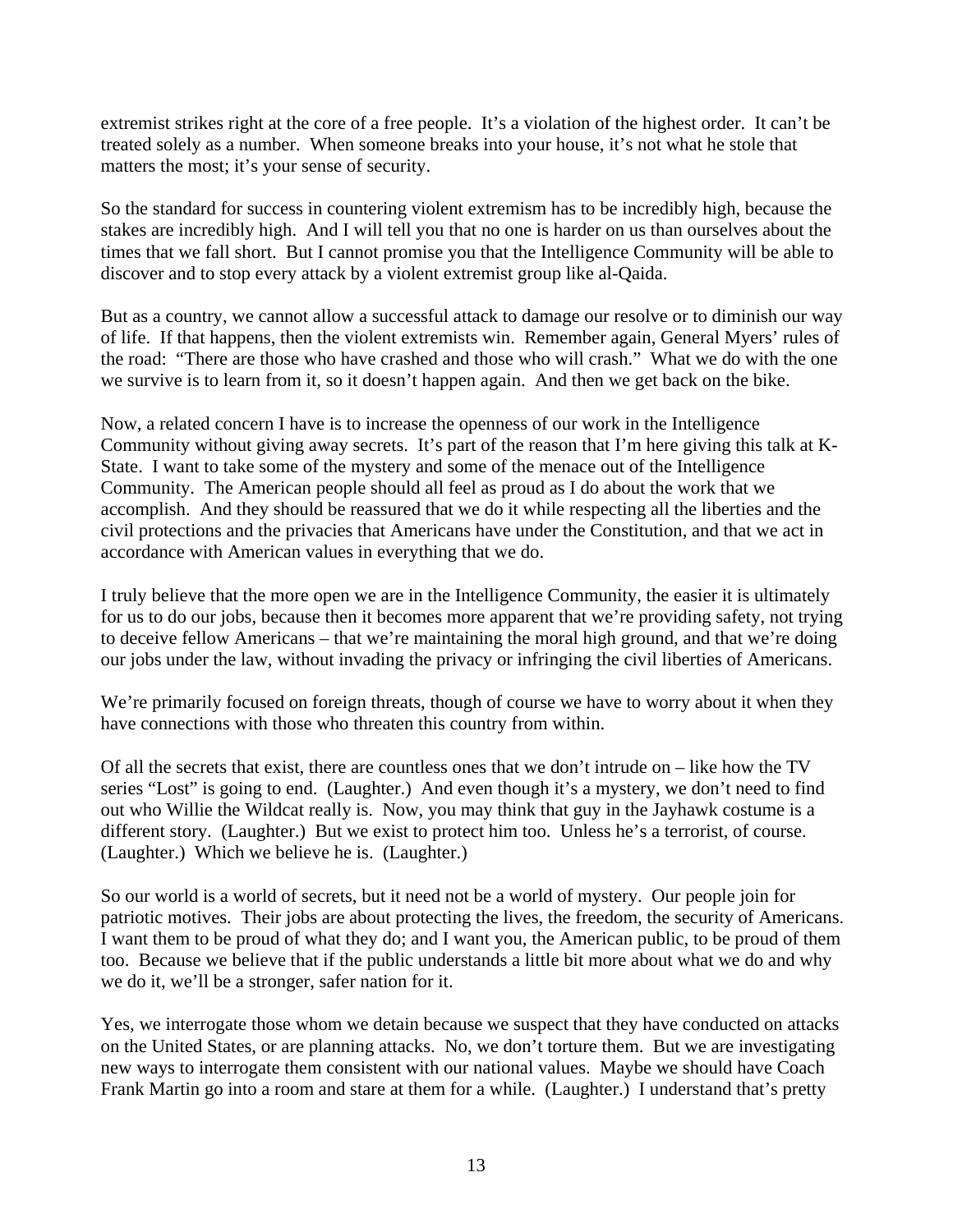effective. Or if we're really going for teamwork, put them on the 50-yard line in the Bill, have the KSU marching band play "The Wabash Cannonball," and have you all intimidate the hell out of 'em. (Laughter.)

As we often do in this country, the Intelligence Community is conducting one more magnificent experiment in American democracy. Can we operate a large, powerful, effective intelligence enterprise while adhering to the U.S. Constitution and American principles of openness, separation of powers, respect for privacy? We think we can. We think we are doing it every day.

And that brings me to my final point, because I want to take advantage of this lecture to do some shameless recruiting. All you outstanding young Wildcats out there, I really hope that as you decide where to begin your post-college life, as many of you as possible consider the intelligence field as an occupation.

Last year the Partnership for Public Service and American University's Institute for the Study of Public Policy Implementation came up with a list of the best places to work in government. Thirtyone organizations were on it, and the Intelligence Community was ranked number four.

More than half the people who now work in the Intelligence Community came to us after 9/11. They want to defend the country. They're patriots. They enjoy being part of an honorable profession. And they're a younger crowd than you might think. I don't understand all of their tribal structures. There are these rival Team Edward and Team Jacob clubs, I don't know. (Laughter.)

But we are among the most select professions in the United States – pretty tough to get into. Among all of our 16 agencies, we can sometimes receive up to 5,000 applications a month. Some of our agencies find that only ten percent make it through the clearance process, which comes with background investigations, medical exams, psychological tests and a polygraph. Plus, you need some "mad skills."

But if you're interested, if you're good, I want to encourage you. Persistence is everything.

The stereotype is that we want brave men and women who are willing to go out on dusty streets at night, in hostile regions of the world ,to gain information about evil-doers. And we do need those people. But we also need linguists, criminal justice experts, lawyers, economists, researchers, historians, political scientists, cyber security specialists. We need engineers to work on advanced satellites, communications equipment, sophisticated censors, facial-recognition technology. We need business-savvy acquisition professionals who can buy all that sophisticated technology and make sure that Uncle Sam is not paying too much for it. We need smart analysts who can make sense of the flood of data that we collect every day.

So if you want to try to build high-performance surveillance devices that can be hidden in a pair of glasses, consider the CIA. If you want to be with world-class mathematicians and computer scientists, we've got them at the National Security Agency. If you're interested in building software to turn pictures from space into 3-D models of city blocks, think about coming to the National Geospatial-Intelligence Agency. If you have designs on becoming a serious rocket scientist, there